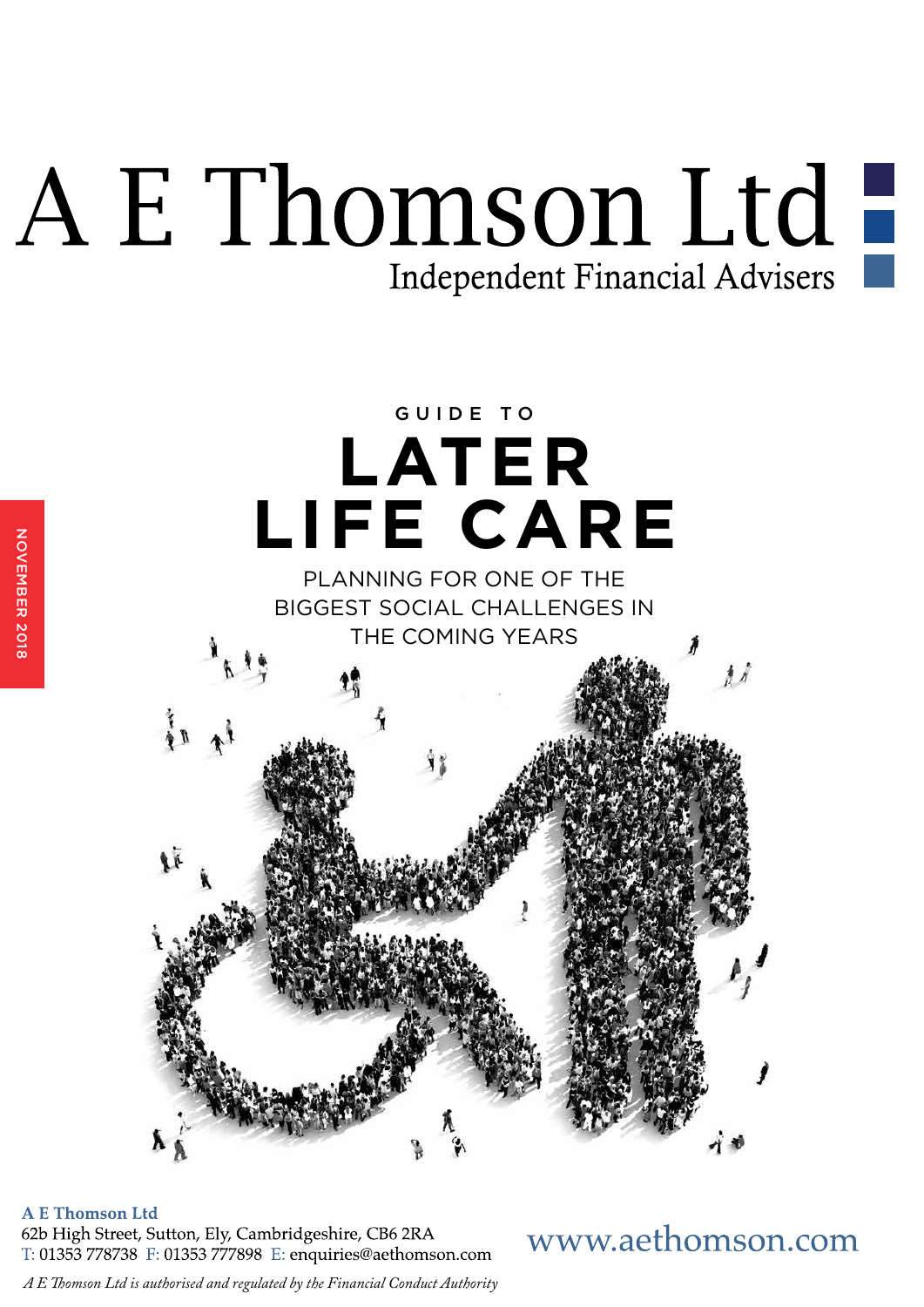ave you thought about<br>the cost of care in later<br>life? One of the biggest the cost of care in later life? One of the biggest challenges of the 21st century is Britain's ageing population. There is continually much talk about later life care in the media, and it's a subject that is going to be one of the biggest social challenges in the coming years.

As later life care becomes more prevalent, whether you are considering this for yourself or a relative, the challenge of covering the costs involved can be signifcant. In addition, the options for funding later life care are fendishly complex.

### GUIDE TO

# **LATER LIFE CARE**

Planning for one of the biggest social challenges in the coming years





#### **COMPLEX, SENSITIVE SET OF CHALLENGES**

Looking afer the care needs and fnancial afairs of your loved ones as they grow older presents a complex, sensitive set of challenges. Under the changes proposed in the Care Act 2014, which received the Royal Assent in May 2014 and which came into efect in April 2016, the funding of elderly care changed signifcantly.

One of the perceived benefts under the new system is that eligible care costs are to be subject to a lifetime cap from 2020. This is not as beneficial as it may seem, however, because the cap does not include the 'board and lodging' element of the care costs, which currently normally exceeds £1,000 per month. Furthermore, the legislation provides that these costs may be varied in line with average earnings.

#### **DESTROYING ANY HOPES OF PASSING WEALTH**

Within a matter of only a few years, a family's assets built up over generations can disappear in the payment of care home fees. Choosing the wrong approach can bleed families dry fnancially, destroying any hopes of passing wealth on to the next generation. Increasingly, those in the sandwich generation (a generation of people who care for their ageing parents whilst supporting their own children) also need to be considerate of their future needs, the costs and not becoming a burden on their own children.

Later life care is a very broad term, covering everything from temporary placements for those who need to recuperate from a fall or illness, to round-the-clock dementia care and end-of-life palliative care. You or a family member may need diferent types of care at diferent times in life, so it is important to build in fexibility to meet changing needs.

#### **FINANCIAL PICTURE AND APPROACH CAN CHANGE**

Depending on what type of care is needed, the fnancial picture and approach can change. Some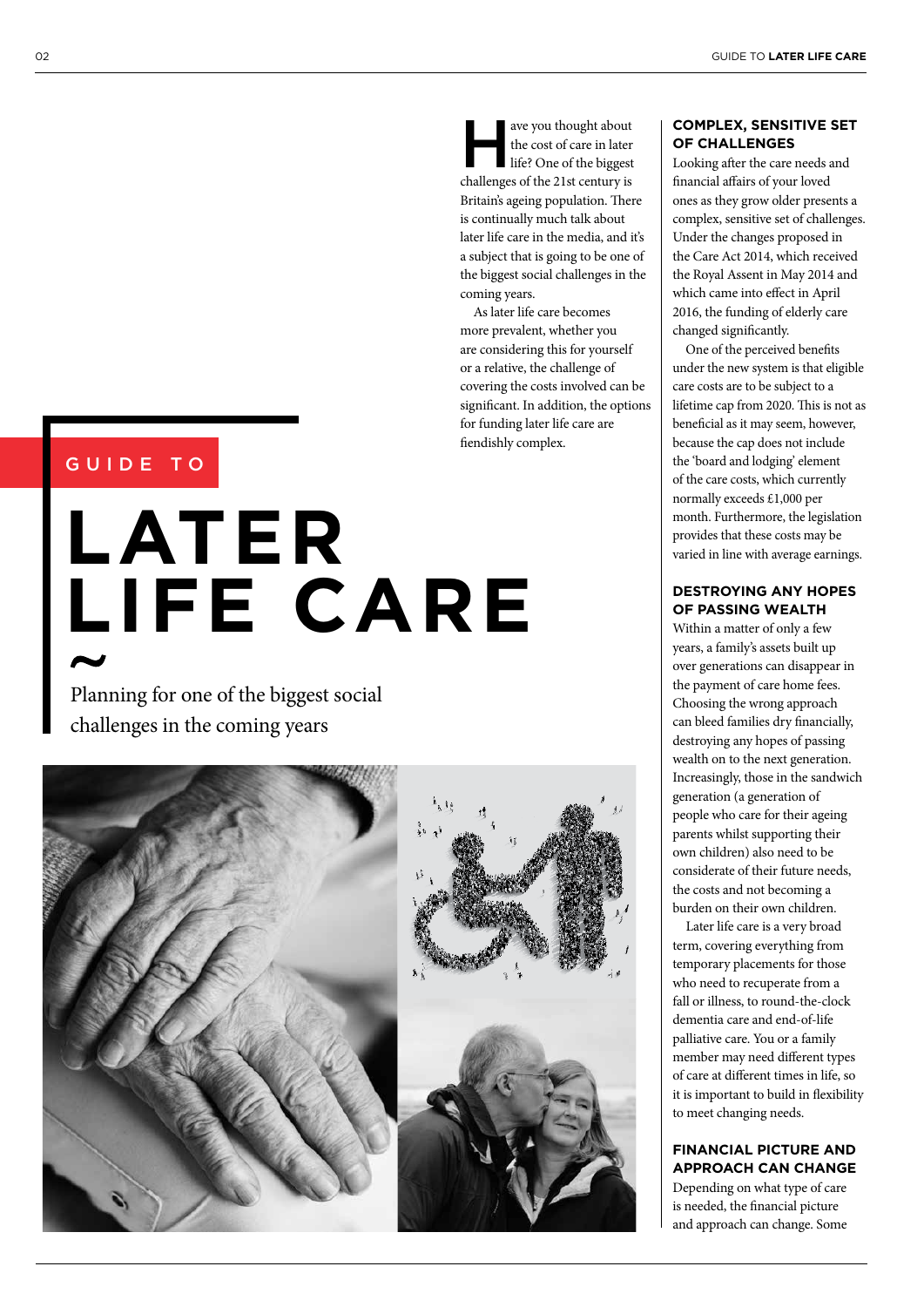forms of beneft are only available to those with very severe medical needs, while diferent rules apply when care is likely to be temporary rather than permanent. There are also some forms of care available at home, which can be a less costly alternative to full residential care, depending on the needs of the individual, while wardencontrolled or sheltered housing can also be an option.

#### **FIRST STEP TOWARDS GETTING HELP AND SUPPORT**

A local authority care assessment – or social care assessment – from your local council is a good place to start, particularly if you are confused about a relative's needs, and is essential if you are hoping that the council will fund any part of their care. It can also be the frst step towards getting the help and support needed for everyday life.

The council has a statutory duty to provide this, and it should be carried out by a qualifed health professional. The aim of a care needs assessment is to work out how much help is needed. Afer it is completed, a care plan will provide advice detailing what type of care is appropriate, and they'll carry out a fnancial assessment. This is called a 'means test'. This will work out if you need to contribute towards the cost of care, and whether the local authority will pay for all or some of the care costs.

#### **FINANCIAL SUPPORT FROM THE LOCAL AUTHORITY**

It is a common misconception that gifing away a property will mean it cannot be taken into account as an asset for assessing care costs if the time between the gift and the need to go into care is significant. This is not strictly the case. However, a property occupied by a dependent over the age of 60 cannot be counted as an asset for this purpose.

If you have a relative that lives in England or Northern Ireland and they've been assessed as needing a care home place and their capital

is below £23,250 (or in Scotland £26,500 and Wales £30,000), they should be entitled to fnancial support from the local authority. In England or Northern Ireland, a proportion of the cost is paid until the capital falls to £14,250, but this is diferent in Scotland and Wales.

#### **REQUIRING NURSING CARE OR OTHER SPECIFIC CARE**

Not all types of care home are suitable for all needs. If your relative needs nursing care, for example, they will need a home that offers more support than an ordinary care home. For those requiring nursing care or other specifc care, the bill is higher, while some people may wish to choose more expensive care homes for their relatives because they prefer the facilities or the ambience.

If you do this, you need to ensure your relative will have sufficient money to stay there for a potentially long period of time, or that your family is able to pay any proportion of the bill that is not being met by the local authority.

**When planning for later life care needs, think about:** 

- Who (in your family) most needs care and for how long
- Whether you need a care plan now
- Whether you should be planning ahead for yourself, a loved one or other relative
- Whether you have the money to pay for care
- How long you might need to pay for a care plan
- Whether home care or a nursing home is required
- What kinds of things would be required of the help, for example, help with dressing, using the toilet, feeding or mobility
- Whether you find that your home requires additional features such as a stair lift, an opening and closing bath or a bath chair, and/or home help

#### **HOW TO FUND THE COST OF CARE PROVISION IN LATER LIFE**

We are all likely to live longer

**"ACCORDING TO CHARITY HOSPICE UK, ONE IN FOUR (25%)[1] PEOPLE WHO REQUIRE END OF LIFE CARE AND THEIR FAMILIES ARE NOT GETTING THE SUPPORT THEY NEED – ESPECIALLY THOSE WITH CONDITIONS OTHER THAN CANCER."** 

and healthier lives than past generations but with the added challenge of how to ensure we have adequate resources to allow us to live the life that we would like in those later years. Understandably, the problem this subject poses is how to fund the cost of care provision in later life, which can be very worrying for many families.

We understand that making plans for your later years – or an elderly parent's - is a sensitive and emotional process. There is the uncertainty of not knowing whether you will need some form of care in the future and, if so, to what extent. And, of course, you'll need to know the fnancial implications.

#### **HELPING TO UNDERSTAND THE PROCESS AND ADVISING ON A RANGE OF OPTIONS**

*None of us know what our future holds. However, with the right planning, we can be prepared. For your peace of mind and to find out how to manage* f*nances for later life care – whether for yourself or a relative – we can help you understand the process and advise on a range of options. Please contact us for more information.*